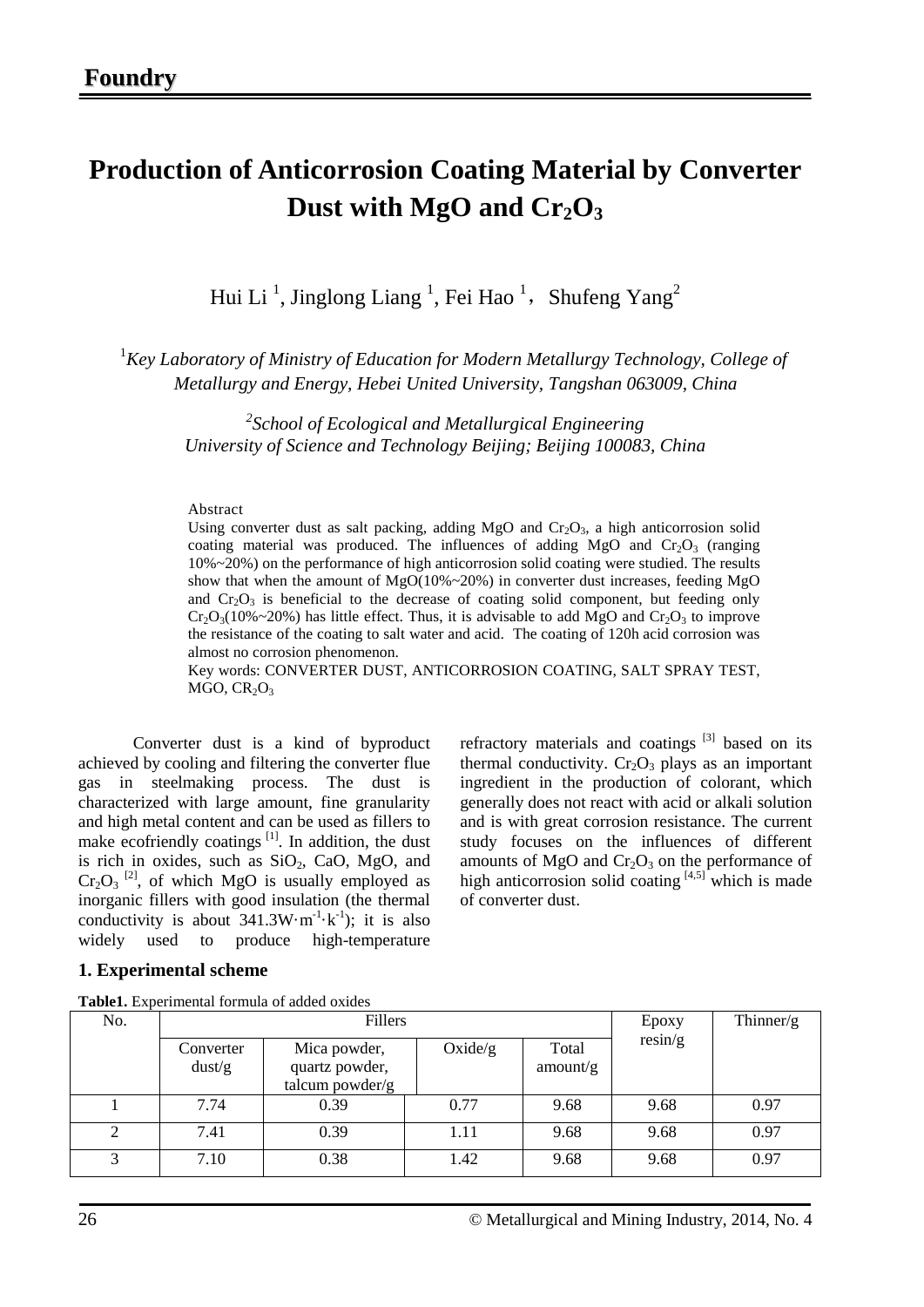The total amount of the coating is 30 g and the fillers contain converter dust with a certain amount of stone powder, quartz powder and mica powder. The proportion of converter dust is 3%- 5% (4% in this experiment), flatting agent 0.5%- 1% of the main reagent (0.75% with the actual amount is  $0.22 \times$  in this experiment); thixotropic agent 0.25%- 0.5% of the main reagent (0.3% with the actual amount of 0.09g in this experiment); dispersant agent 0.5%-1% of the main reagent (0.75% with the actual amount of 0.22g) coupling agent 0.25%-0.5% (0.3% with the actual amount of 0.09g), as shown in Table 1.

The amounts of MgO and  $Cr_2O_3$  are 10%, 15% and 20% respectively in studied cases. The experimental arrangements are shown in Table 2.

| No. | Dust particle / size | Fillers/g | Thinners/g | Oxide/% |  |
|-----|----------------------|-----------|------------|---------|--|
|     | 250                  | 100       | ΙU         | ΙV      |  |
|     | 250                  | 100       | ΙU         |         |  |
|     | 250                  | 100       | ΙU         | 20      |  |

**Table2** Experimental arrangements of added oxides

The converter dust was firstly filtered by a sifter of 250 meshes. Epoxy resin, thinners, sifted converter dust and promoters were mixed and stirred to get the agent with the consistent content. Then, the agent was coated on the surface of a steel plate, and was dried to measure the performance of the coating.

Laser Particle Size Analyzer (LPS) of JL-1177 and the fluorescent spectroscope, Quanta 650 FESEM, Zeiss microscope, NK-2 viscosity cup, Axiovert200MAT and Salt spray devices were employed to analyze and test the coating.

# **2 Results and Discussion**

Fig. 1 shows the result of the coating surface and the salt fog test without adding oxides. Small shrinkage cavities can be discovered on the surface. After the salt fog test, big corrosion pits and a few corrosion points appear. And after the resistance to acid test, dispersed corrosion points show up on the sample surface.



**a** b c **Figure1.** The result of the coating surface and the salt fog test without adding oxides (a) coating surface (b) the result of NSS (c) the result of ASS

2.1 The influences on the coating and the coating surface after adding oxide

Different amounts of MgO and  $Cr_2O_3$  were added and stood for some moments and then observed to test the coating surface. There appears a certain gloss on the coat surface without layering, precipitation or skinning. As the amount of MgO increases from 10% to 20%, the bubbles on the coat surface increase as well. There appears a certain gloss after adding  $Cr_2O_3$ , without layering, precipitation or skinning.  $Cr_2O_3$  belongs to green fillers. With increased amount of  $Cr_2O_3$ , the color

is changed. The coat appears dark green when  $Cr_2O_3$  reaches 20%.

Zeiss microscope was used to observe the curing coat with different adding amounts of MgO and  $Cr_2O_3$  which are shown in Fig 2. It can be drawn in the figure that the shrinkage cavities get bigger when oxides are feed. As the amount of MgO and  $Cr_2O_3$  increases, the shrinkage cavities get increasingly bigger. When the size of MgO and  $Cr_2O_3$  in the experiment is -2000, the powder is ultrafine, and much likely to gather and then form secondary particles, which means that the particle size increases easily. In addition, the surface of MgO is hydrophilic which is tend to hydrate into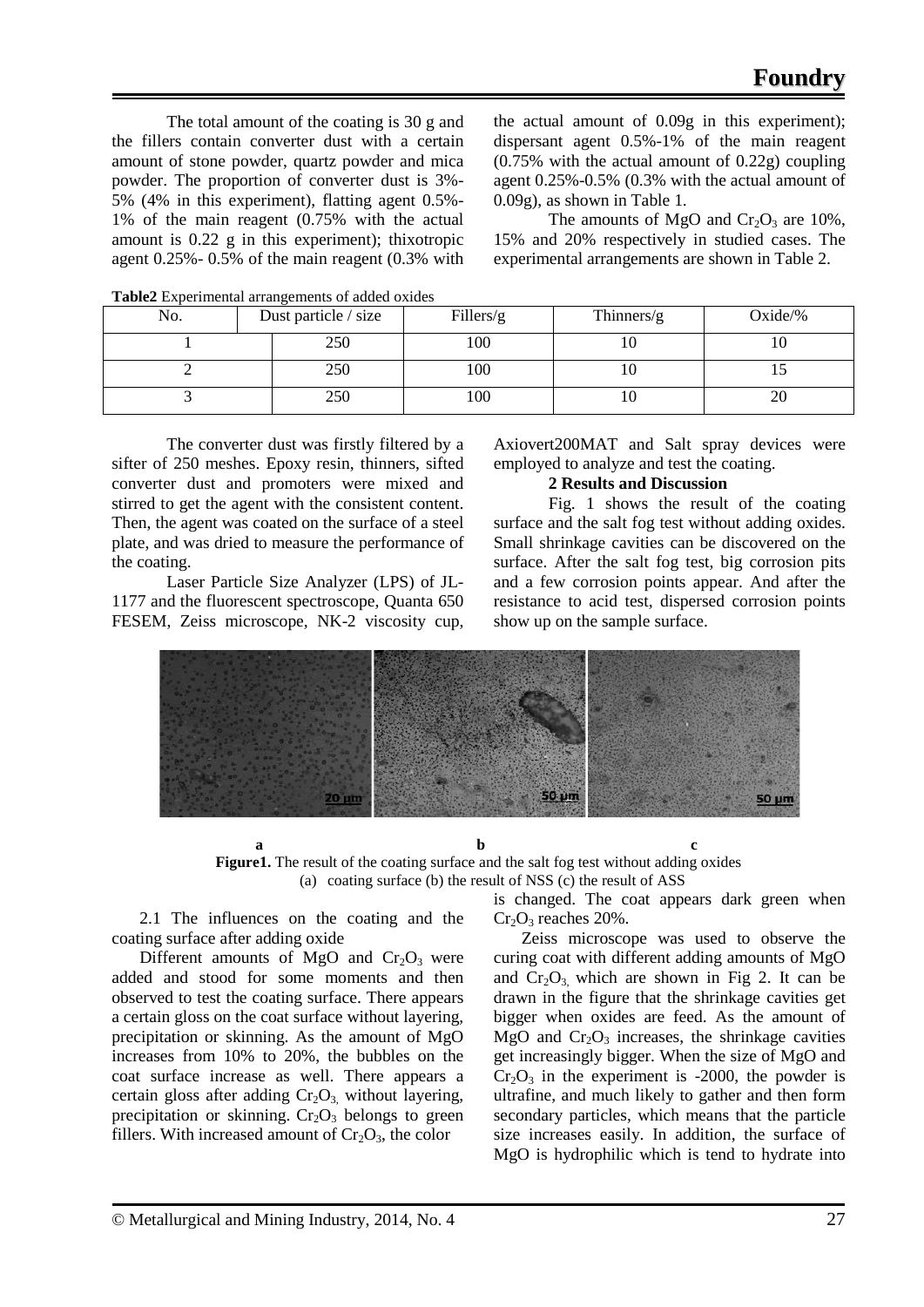# **Foundry**



 $Mg(OH)$ <sub>2</sub> and then dissolve the oxide in air or water. Thus air bubbles are easily to generate.

**Figure 2.** Influence of adding MgO and Cr<sub>2</sub>O<sub>3</sub> on film(a) 10% MgO (b) 15% MgO (c) 20% MgO (d) 10% Cr<sub>2</sub>O<sub>3</sub> (e) 15%  $Cr_2O_3$  (f) 20%  $Cr_2O_3$ 

**2.2 The influences on the viscosity and solid component of coatings after adding oxides**



After adding MgO and  $Cr_2O_3$ , the test results of the viscosity are shown in Fig 3(a). When the amount of the oxide is increased, the viscosity increases. The viscosity increases more apparent when the same percent of MgO is added. When the percentages of MgO and  $Cr_2O_3$  are both 10%, the viscosities are 153.25Pa·s and 163.68Pa.s respectively; when 15%, the viscosity of MgO case is 4.18Pa $\cdot$ s larger than that of  $Cr_2O_3$ . This is due to particle size is thinner for MgO, and the inelasticity increases which encourage the increase of viscosity. In addition, the epoxy resin in coat is mostly acidic, and MgO is alkaline oxide. Therefore, the viscosity appears a tendency of apparent increase. Considering the influence of MgO on the viscosity, the amount of MgO cannot be added too much.

After adding MgO and  $Cr_2O_3$ , the change of coating viscosity and solid are shown in Fig 3(b). With the amount of MgO and  $Cr_2O_3$  of 10%, 15% and 20%, the solid components of the coat are all larger than 99.0%, which can satisfy the solid coat. After adding MgO into the converter dust, the distribution curve becomes steady. But after adding  $Cr_2O_3$ , the solid component plummets. Considering the amount of the volatile matters content in high solid anticorrosion coat, the adding of MgO has no influence but after adding  $Cr_2O_3$ , the solid of the coat falls quickly. So the adding amount of  $Cr_2O_3$  cannot be too much.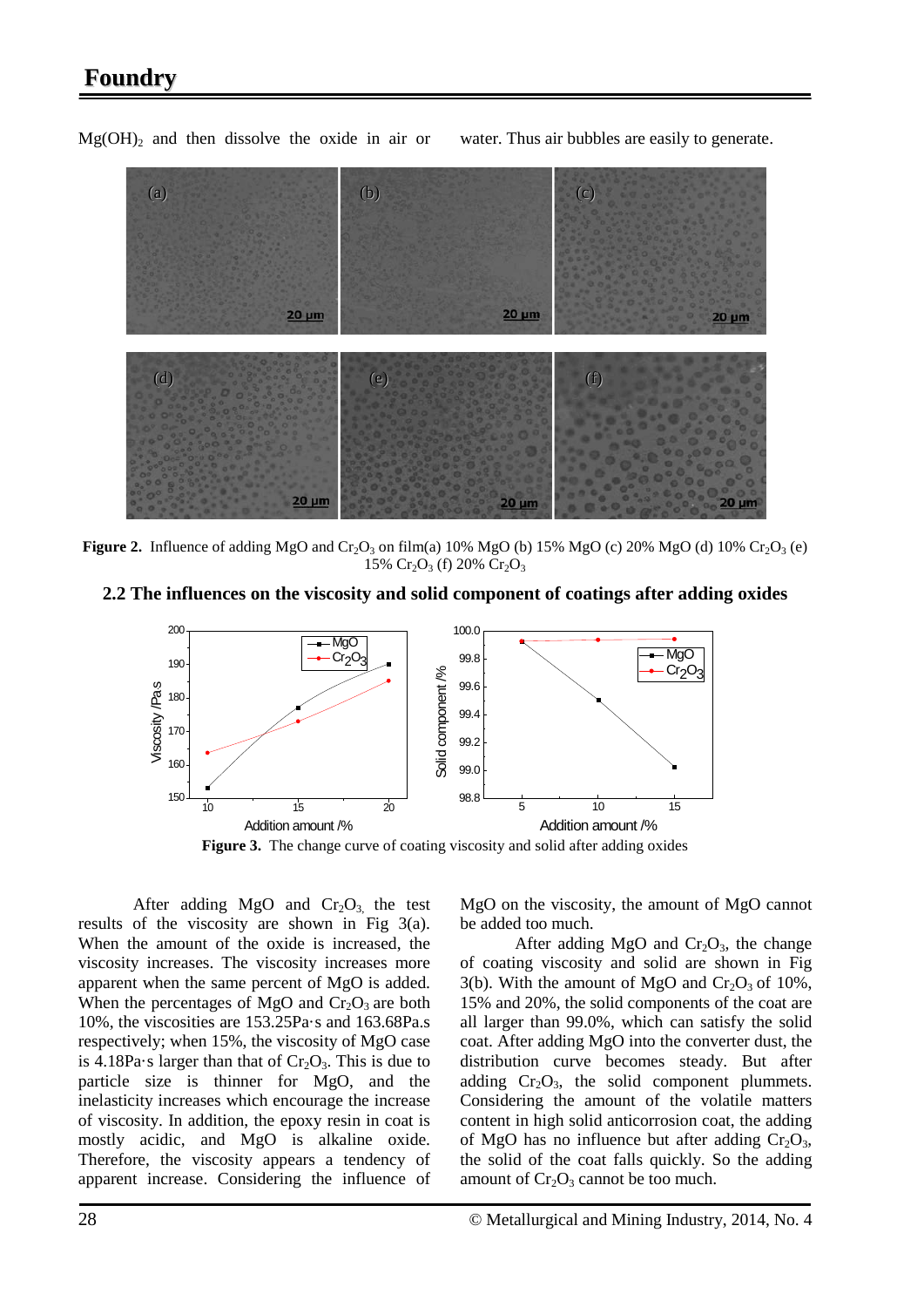# **2.3 The influences on film attachment and hardness after adding oxides**

Adhesion test and film coating thickness meter were used after adding different amounts of oxide into converter dust to test the attachment and hardness. The result is shown in Table 3. When the

The oxide added the amounts of /%

amounts of adding MgO are different, the expulsion rates are 3%, 2% and 5%. After adding MgO and  $Cr_2O_3$ , the solid hardly changes. It is shown that the attachment and hardness are seldom influenced by the amounts and types of the fillers added in the converter dust.

The left tables Expulsion rate/% Solid

| <b>Table 3.</b> Influence of adding oxides on film attachment and hardness |  |
|----------------------------------------------------------------------------|--|
|                                                                            |  |

|           | $\Omega$<br>∠∪ | 98       | 5H |
|-----------|----------------|----------|----|
| $Cr_2O_3$ | ΙU             | $\Omega$ | 5H |
|           |                | 98       | 4H |
|           | $\sim$<br>∠∪   | ∩⊄       | 5H |
|           |                |          |    |

MgO | 10 | 96 | 96 | 4 | 4H

15 100 0 4H

#### **2.4 The influence on the coating anticorrosion after adding oxides**

1) The resistance to salt water for the film coating

The resistances to salt water test was carried out to the prepared coating film for 120h. Observe the corrosion status by Zeiss microscope in 200 times zoom, as is shown in Fig 4.

Compared with (b) in Fig 1, it is clear that after adding MgO in the converter dust, the resistance to the salt water increases greatly. But the resistance changes little. It is known from (b) in

Fig 4 that there is a big corrosion point on the surface of the film coating after adding 15% MgO, but there are no other obvious corrosion points. It is known from (a) and (c) in Fig 4 that when the amount of MgO are 10% and 20%, after the salt fog corrosion, there are a few corrosion points on the surface of the film coating, which is slightly corroded. It is known from (e), (f) and (g) that after adding 10% Cr2O3, there are more corrosion points on the surface, while when the amount is 20%, the film coating is perfect.



**Figure 4.** NSS results after adding MgO and Cr<sub>2</sub>O<sub>3</sub> (a) 10% MgO (b) 15% MgO (c) 20% MgO (d) 10% Cr<sub>2</sub>O<sub>3</sub> (e) 15%  $Cr_2O_3$  (f) 20%  $Cr_2O_3$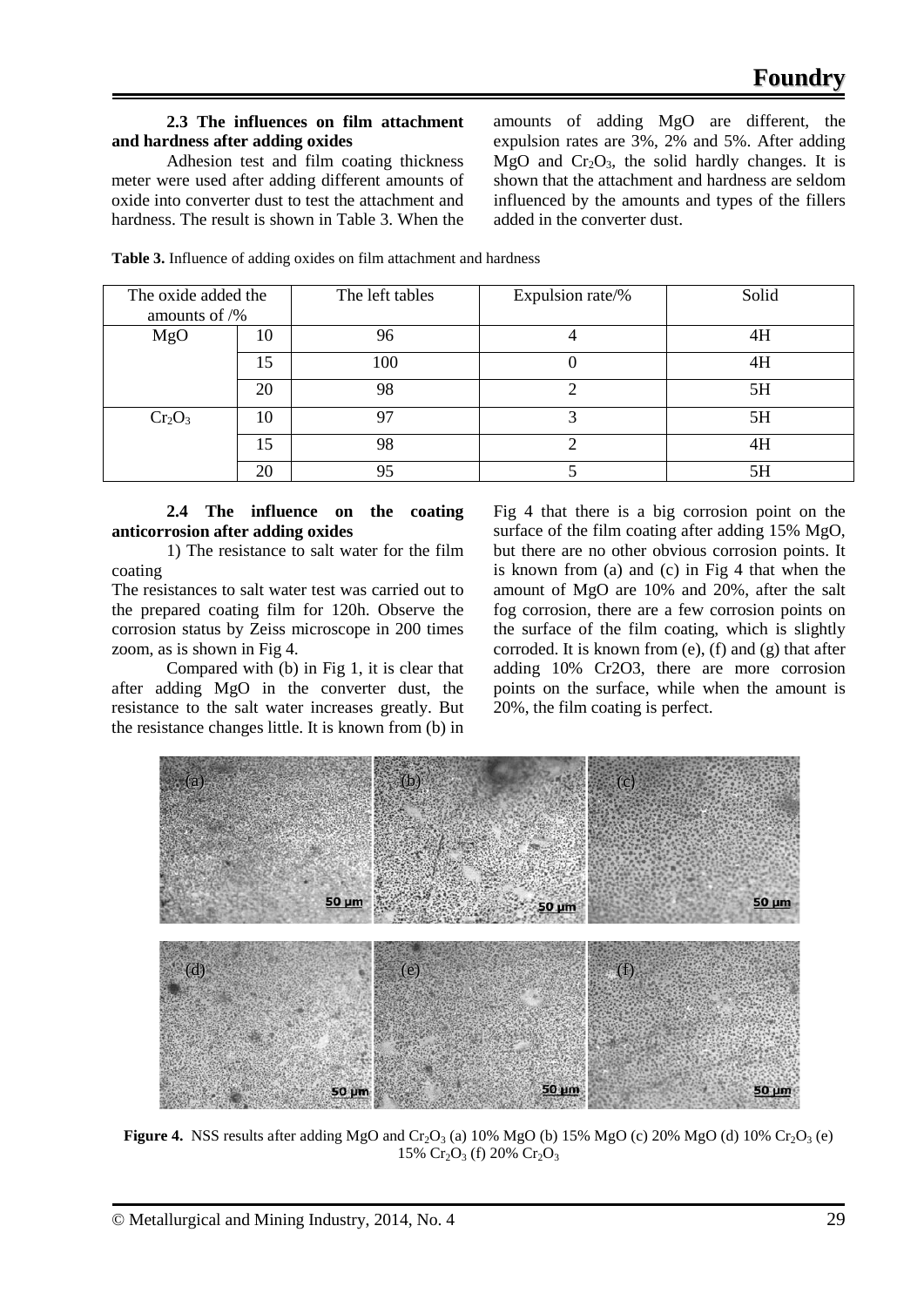# **Foundry**

2) The resistance to acid of the film coating

After adding MgO and  $Cr_2O_3$ , the prepared film coating as color fillers is tested by the acid salt fog test. And then in Zeiss microscope roomed to 200 times, the corrosion status is shown as Fig 5. Compared with (c) in Fig 1, the resistance to acid increases.



**Figure 5.** ASS results after adding MgO and  $Cr_2O_3(a)$  10% MgO (b) 15% MgO (c) 20% MgO (d) 10%  $Cr_2O_3$  (e) 15%  $Cr_2O_3$  (f) 20%  $Cr_2O_3$ 

It can be seen from Fig. 5(a) and (b) that when the adding amounts of MgO are 10% and 15%, after the salt fog corrosion, there are a few corrosion points on the surface of film coating. When the amount is 20%, the film coating is perfect without corrosion points, as is shown in Fig  $5(c)$ . It is clear that with the amount of MgO increases, the resistance to acid of the film coating is strengthened. Fig  $5(e)$  shows that after adding  $10\%$  Cr<sub>2</sub>O<sub>3</sub>, after the salt fog corrosion, there appear many big corrosion points. With the increase of the amounts, the corrosion points decrease. When to 20%, the film coating is perfect, with no corrosion.

The prepared film coating as color fillers are filmed on the silicon steel sheet. When it is corroded, MgO can be corroded as cathode, which can protect the substrate from being corroded. In addition, MgO, used as fillers, which is usually combined with  $SiO_2$ , exists as  $3Mg \cdot 4SiO_2 \cdot H_2O$ . Its oil-absorbed value is high, which can be used to improve the rheological properties, reduce the contraction stress in the film and avoid appearing cracks and voids. At the same time  $Cr_2O_3$  does not easily make reactions with acid and alkali. When it is added into the converter dust as color fillers, it can increase the resistance to corrosion of the film

coating. So, adding MgO and  $Cr_2O_3$  can both increase the anticorrosion of the film coating.

# **3 Conclusions**

1) The viscosity of the coating increases with the increasing amounts of MgO and  $Cr_2O_3$ and goes up more obviously by adding more MgO. When the amounts increased to 15%, the viscosity increased largely with adding MgO and is 4.18Pa.s bigger than adding  $Cr_2O_3$ . The paint solids are more than 99% when adding MgO and  $Cr_2O_3$  separately for 10%, 15% and 20%, but the value slightly changes by adding more  $Cr_2O_3$ .

2) Shrinkage cavities are generated on the surface of film coating by feeding MgO and  $Cr_2O_3$ in the converter dust, and tend to be bigger when more MgO and  $Cr_2O_3$  are added.

3) The performance of the high solid anticorrosion coating is improved by adding  $10\% \sim 20\%$  MgO and Cr<sub>2</sub>O<sub>3</sub> in the converter dust. After adding MgO, the resistance to salt water is enhanced greatly, and it's not sensitive to the amount of MgO. And with the increase of  $Cr_2O_3$ , the resistance of the coating against salt water and acid goes stronger. The coating of 120h acid corrosion test showed nearly no corrosion sign.

# **Acknowledgements**